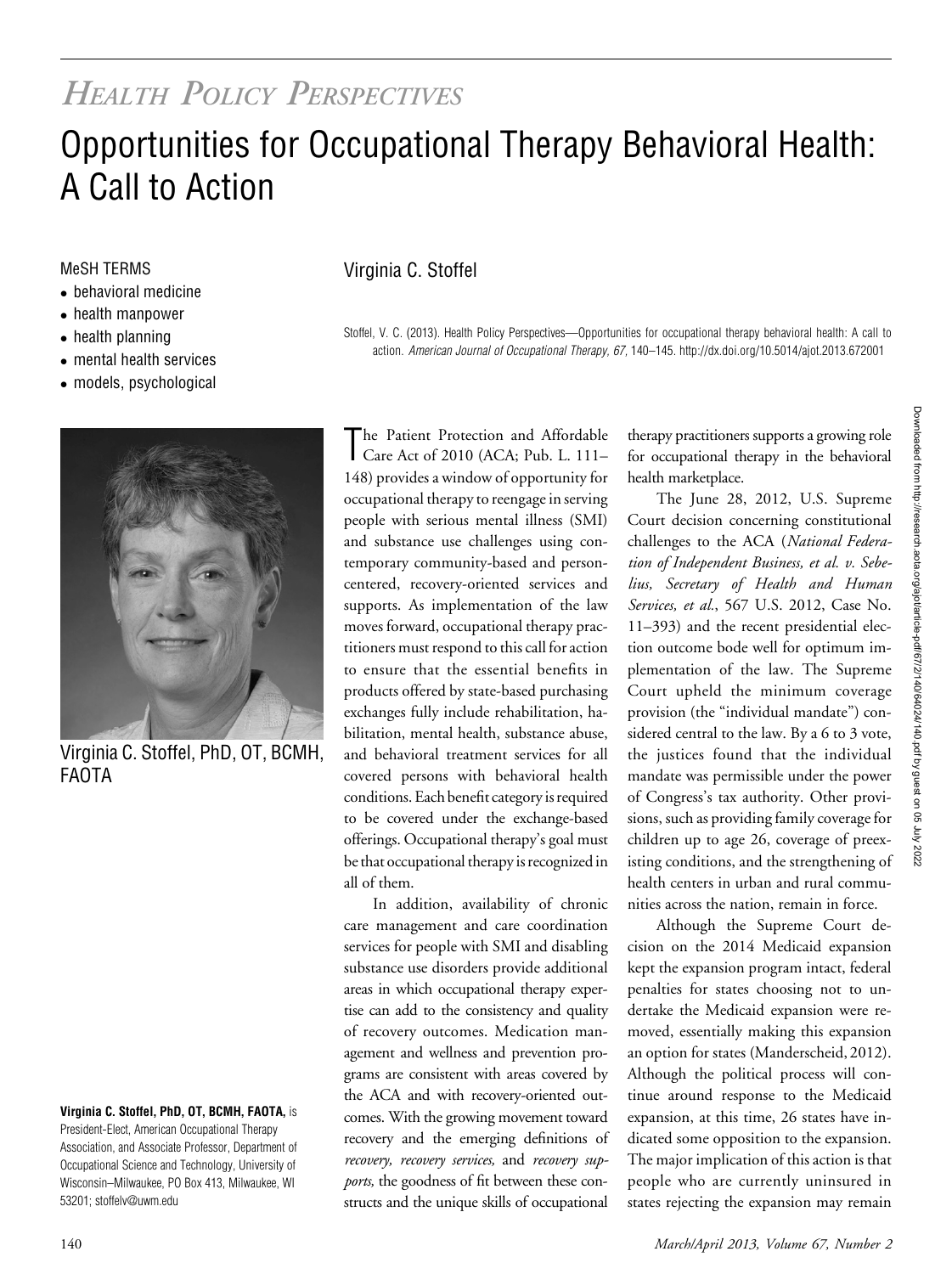uninsured, undercutting another primary goal of the ACA (Manderscheid, 2012). "In states that opt out of the Medicaid expansion, poor people with mental illness may find themselves in a terrible predicament: They earn too much to qualify for Medicaid, yet not enough to get the federal subsidy to pay for insurance" (Friedman, 2012, para. 13).

President Barack Obama's reelection in November 2012 would indicate that the federal government will move to fully implement the law.

#### Advocacy With Other Coalitions at the State Level

One call to action for occupational therapy practitioners is to join with other health and human services coalitions to advocate for use of the Medicaid expansion so that the social injustice of being poor and disabled might be balanced by this portion of the ACA, which during the first 3 years is fully funded by the federal government and then funded at 90% in the years beyond. The American Occupational Therapy Association (AOTA) has a team of experts who lead in advocating for important system-level change; however, the scope of potential changes requires full participation by every occupational therapy practitioner in many groups that are organized around similar values.

One such group that I have recently become a member of is ACMHA: The College for Behavioral Health Leadership, an organization focused on cultivating leaders and fostering innovations in behavioral health environments in the United States (see www.acmha.org). ACMHA members include senior and emerging leaders concerned with mental health and substance use across all systems of care. As a new ACMHA member in 2012 representing AOTA, I attended the annual summit and receive about 20 emails weekly, each containing up-to-date information and links to documents and potential policy ideas that might affect treatment and prevention behavioral health services. AOTA's support of this advocacy will further our mission considerably.

Other advocacy groups that I have found to be strong advocates around behavioral health and that are open to occupational therapy practitioners include the National Alliance on Mental Illness (see www.nami.org) and Mental Health America (see www.mha.org). Both organizations have leadership from many stakeholders, from people with the lived experience of mental health and substance abuse conditions to family members, friends, behavioral health professionals, peer mentors, policy experts, and the public. Because individual states will decide important aspects of the scope and nature of coverage under the ACA's essential benefits categories and because states must decide whether to opt in or out with regard to the Medicaid expansion, the state chapters of these organizations will be important partners with occupational therapy state associations in advocacy efforts.

### Essential Benefits as Applied to Behavioral Health Treatment

Metzler, Tomlinson, Nanof, and Hitchon (2012) have discussed the 10 categories of essential benefits required of all private insurance products that participate in statebased health insurance purchasing exchanges beginning in 2014. One category is specific to mental health and substance use disorder services, which is seen as an effort to strengthen the impact of the Paul Wellstone and Pete Domenici Mental Health Parity and Addiction Equity Act of 2008 (Pub. L. 110–343, mandating that psychiatric conditions be covered at the same level as other medical illnesses; Friedman, 2012).

In addition, many other categories of essential benefits are likely to apply to mental health and substance use disorders, depending on the level of acuity, debilitation, and co-occurring health issues, including emergency services, hospitalization, prescription drugs, rehabilitative and habilitative services and devices, pediatric services, and preventive and wellness services and chronic disease management. These benefit categories reflect many of the locations and program foci where occupational therapy practitioners are currently practicing, albeit in small numbers, and are actively working to promote recovery. The ACA is viewed as paving the way to care

access and to reducing problems with service fragmentation, which often stand in the way of people struggling with their mental health and substance use disorders fully using prevention, crisis intervention, treatment, and support services (Barry & Huskamp, 2011): "Lack of integration between primary care and specialty behavioral health care and poor coordination for patients with coexisting mental health and addiction disorders are endemic to our delivery systems and are exacerbated by the prevailing payment methods" (p. 973).

This perspective further raises another call to action for occupational therapy practitioners to determinedly and consistently create working relationships with primary health care providers to serve in key primary health positions offering clientcentered integrated care.

During 2012, as members of the AOTA Board of Directors set budget priorities, they highlighted a need for development of primary health care roles for the profession. Some models have already been demonstrated in health systems with involvement of occupational therapy faculty, staff, and students, including at the University of Southern California (Prestwich, 2012) and St. Louis University (Karen Barney, personal communication, June 2012). By the time of publication of this column, I expect that many more ideas about how to integrate occupational therapy into first-contact, continuing, and coordinated care will have emerged. These programs and others will help shape working relationships and innovations, including engagement in Medicare accountable care organizations, health homes for enrollees with chronic conditions (can be a combination of conditions such as mental disorders, substance abuse disorders, asthma, diabetes, heart disease, obesity: Buck, 2011; Kaiser Commission on Medicaid and the Uninsured, 2012) and other ways to achieve better care, better outcomes, and better control of costs (Berwick, Nolan, & Whittington, 2008).

#### Increased Need for Behavioral Health Services Providers

The number of people in the United States who will be eligible for insurance coverage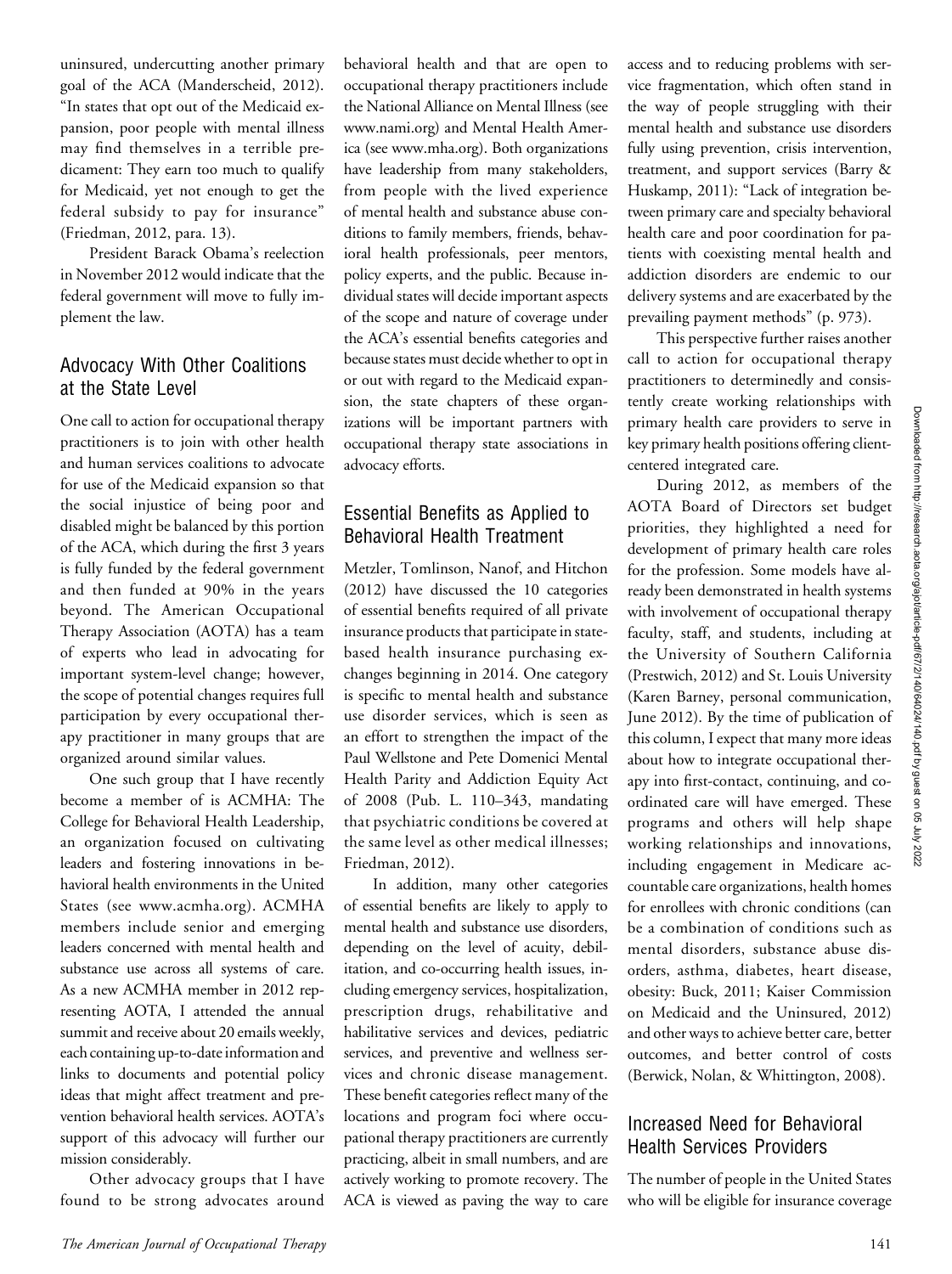Downloaded from http://research.aota.org/ajot/article-pdf/67/2/140/64024/140.pdf by guest on 05 July 2022 Downloaded from http://research.aota.org/ajot/article-pdf/67/2/140/64024/140.pdf by guest on 05 July 2022

and care under the ACA is considerable. Even with variable involvement of all states in the Medicaid expansion, the Congressional Budget Office (CBO) immediately after the Supreme Court decision estimated that at least 28 million new people will be covered by 2017 (CBO, 2012). As such, there will be a significant need for professionals who will deliver services to the newly insured, including those in need of behavioral health care and integrated care management, which incorporates occupational therapy services.

It has been estimated that 3.7 million more adults with SMIs needing care would gain coverage once the ACA is fully implemented in 2019 (Garfield, Zuvekas, Lave, & Donohue, 2011; Mechanic, 2012). In addition, the aging population creates another area of need. A recent Institute of Medicine (IOM; 2012a) report conservatively estimated that between 5.6 million and 8 million older Americans (14%–20% of all older adults in the United States) have a mental health condition or a problem related to substance misuse or abuse, including depression, dementias, accidental and intentional misuse of prescriptions, and illicit drug use.

Rising needs also are occurring among children and adolescents with autism spectrum disorders (ASD). It has been estimated that 2.8% of such youths are uninsured (Metzler et al., 2012), yet with the prohibition on lifetime caps, annual limits, and denial of coverage afforded by the ACA, as well as extension of coverage to age 26 under a parent's insurance plan, the number of adults with ASD who will be insured will be even higher. Moreover, the need for mental and behavioral health services directed to returning veterans and their families is also on the rise, with an expected sixfold increase from 2004 to 2008 in the rate of veterans affected by posttraumatic stress disorder (IOM, 2012b; Keyes, 2010).

#### New Opportunities for Occupational Therapy in Mental and Behavioral Health

Reforming health care also affects where and how services will be rendered. For example, under the ACA, the philosophy

and the design of the benefits package promotes a positive change. Physical health issues will be integrated with substance abuse and mental health services in a whole-person orientation to care, and care coordinators will help patients access subspecialties more effectively (Buck, 2011). Community mental health centers may expand their services so as to allow for more integrated care. Health centers in the community and in schools also may expand their behavioral health services to achieve the same level of integrated care.

New technology may have an influence. Cason (2012) suggested that occupational therapy practitioners may use telehealth to offer school-based wellness programs such as violence prevention programs, healthy lifestyle to combat obesity, and other health promotion programs.

The growing need for occupational therapy practitioners who can meet the service demands attributed to the ACA places a new level of demand on the profession (IOM, 2012a, 2012b; Keyes, 2010). Educational programs preparing occupational therapists and occupational therapy assistants must teach the competencies needed to deliver highly skilled interventions, emphasizing recovery and optimum well-being as outcomes. Emphasis on comprehensive, coordinated care is consistent with the traditional domain of occupational therapy (AOTA, 2008), and the skills of occupational therapy from this perspective will be much needed as the system moves in this direction, especially as it relates to integration of mental and physical health services.

Recommendations have been generated from several sources to meet these needs. For example, the IOM (2012a) recommended that the Secretary of the U.S. Department of Health and Human Services ensure that its agencies (including the Agency for Healthcare Research and Quality, Administration on Aging, National Institute on Mental Health, and Substance Abuse and Mental Health Services Administration [SAMHSA]), among others, take responsibility for building the capacity of the mental health and substance use workforce needed by older Americans. In addition, they recommend modification of accreditation and

professional certification examinations to require competence in the special issues related to geriatric mental health and substance use for all levels of personnel serving older adults. In addition, the IOM (2012a) suggested that Congress appropriate funds to support training, scholarships, and loan forgiveness programs for persons working with or preparing to work with older adults with mental health or substance use problems.

In late 2011 and early 2012, AOTA led efforts to amend the Public Health Service Act of 1944 (Pub. L. 78–410) to include occupational therapists as behavioral and mental health professionals for the purposes of the National Health Service Corps (H.R. 3742), and in March 2012 the association held a congressional briefing to ensure that congressional staffers were aware of the rich history and current practice associated with occupational therapy professionals meeting the mental health and behavioral needs of children, adolescents, adults, and seniors. Should this initiative be passed, scholarships and loan forgiveness programs would be in place for occupational therapists working in targeted geographic areas requiring such services, both urban and rural. These programs would help meet the expanded needs created by ACA's approach.

#### Focus on Recovery

During the past 20 years, the vision of "recovery" has been shaped and explored by people with the lived experience of mental health and substance use challenges as well as by families, communities, educators, employers, churches, researchers, and the behavioral health workforce. SAMHSA has promoted programs supporting a dynamic vision of recovery. A previous view was that SMIs were "a neverending life sentence of disability, with little or no hope of regaining a full and happy life" (SAMHSA, 2012a, p. 4). With the emergence of the principle of *positive re*covery, SAMHSA now has a working definition of *recovery* that reflects both a positive view of possibilities and shares the long-held perspective of occupational therapy: "A process of change through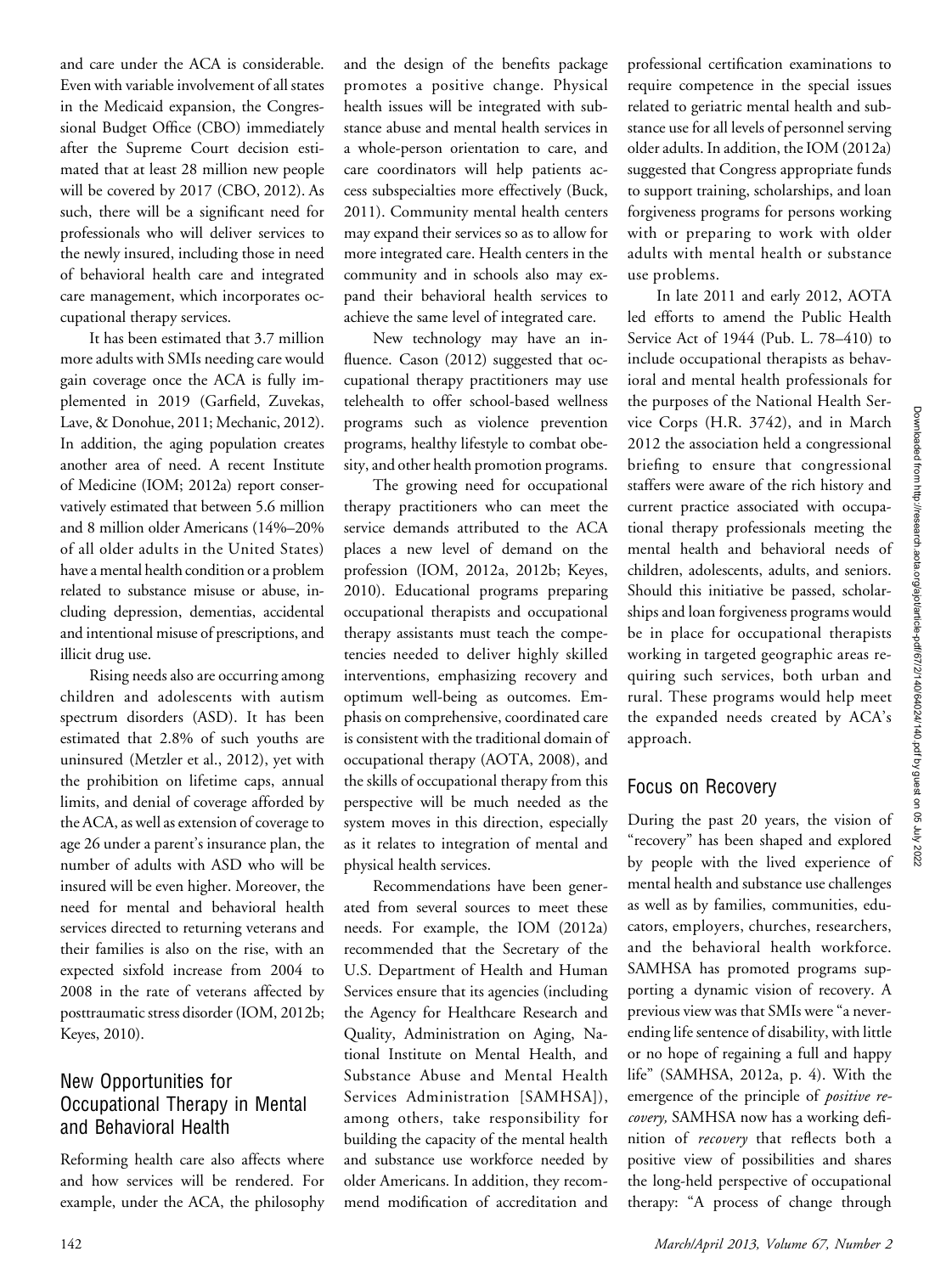which individuals improve their health and wellness, live a self-directed life, and strive to reach their full potential" (p. 5).

This perspective of recovery shares the perspective that occupational therapy holds for clients, as evidenced by the most recent occupational therapy brand from AOTA: "Occupational Therapy: Living Life To Its Fullest." A revised SAMHSA definition also shows the link to the occupational therapy perspective: "Recovery is built on the multiple capacities, strengths, talents, coping abilities, resources, and inherent value of each individual. Recovery pathways are highly personalized" (SAMHSA, 2012b, italics added).

Four major dimensions considered to be essential to living in recovery were further delineated by SAMHSA, including

> health (overcoming or managing one's disease as well as living in a physically and emotionally healthy way), home (a stable and safe place to live), purpose (meaningful daily activities, such as a job, school, volunteerism, family caretaking, or creative endeavors, and the independence, income and resources to participate in society), and community (relationships and social networks that provide support, friendship, love and hope). (SAMHSA, 2011a, p. 1)

These concepts of health, home, purpose, and community can be closely linked to the Person–Environment–Occupation (PEO) Model, first articulated by a group of Canadian occupational therapists (Law et al., 1996). Applied to mental and behavioral health, the PEO Model embodies a client-centered approach to helping people with the lived experience of mental illness or substance use disorders fully participate in everyday life doing what is important and meaningful, in environments of their choosing, and with others who support them (Stoffel, 2011; Strong & Gruhl, 2011). The SAMHSA perspective on health and purpose connects with the PEO person and occupation concepts, and the SAMHSA home and community aspects highlight the PEO environment concepts in the occupational therapy literature. This alignment positions occupational therapy practitioners to contribute their knowledge and skills to facilitating the path to recovery as a key member of the behavioral health team.

#### Recovery-Oriented Systems of Care

In the past 2 years, SAMHSA has provided grant funding to promote programs that are built on the recovery model, including peer-to-peer recovery support (SAMHSA, 2011c) and addressing homelessness as a critical component of recovery (SAMHSA, 2010). At a meeting in April 2012, AOTA was invited to engage in a recoveryto-practice discussion with the professions of psychiatry, psychology, nursing, social work, peer specialists, addictions counselors, psychiatric rehabilitation practitioners, and advocates to share what each group has done or is doing to embrace a recovery philosophy and prepare curricula for their respective professions. The inclusion of occupational therapy in this meeting was significant, and the occupational therapy voice was heard.

SAMHSA brought together this group to promote relationships and collaborations across and among these professions to yield new models and programs that can most effectively meet the needs of persons with or at risk for behavioral health conditions and their families. Bringing together these professions—and including occupational therapy—was a step toward the achievement of

a transformed system of care . . . based on the core beliefs that prevention works, that services and supports can be effective, that people can and do recover, and that communities benefit from including and valuing the contributions of all their members. (SAMHSA, 2011b, para. 1)

As a result of the ACA, SAMHSA has established the SAMHSA Center for Integrated Health Care Solutions to bring the recovery model to people in need throughout the entire health care system (SAMHSA, n.d.-a). This development links recovery to changing system design and emphasizes that

primary care settings have become the gateway to the behavioral health system, and primary care providers need support and resources to screen and treat individuals with behavioral and general health care needs. . . . The solution lies in integrated care, the systematic coordination of general and behavioral healthcare. (SAMHSA, n.d.-b, para. 2–3)

SAMHSA's work is aligned with efforts by AOTA and others to integrate occupational therapy into these systems for people with any problems that can be addressed or improved by occupational therapy intervention. Integration is critical for mental and behavioral health as well as for the maximum utilization of what the profession of occupational therapy has to offer for achieving true health for everyone.

#### Recovery Services and Supports

Some principles must be recognized as these integrated systems are developed. Some needs may go beyond the health care system or even the existing behavioral health service system. Davidson and Tondora (2011) have suggested that recovery-oriented systems offer both recovery services and recovery supports, with the differentiation between services and supports often based on time, needs, and medical necessity. Recovery services are often time limited and based on specific needs, including acute situation care, crisis intervention, various psychological and other therapies, and services often available through psychiatric or addictions programs. Recovery supports exist to support people with ongoing challenges in their lived environment:

> These support activities are rooted in community settings and may include supported housing, employment, education, socially inclusive activities, spirituality, and parenting as well as recovery coaching or mentoring, peer support, and the use of self-care tools such as Wellness Recovery Action Plan (WRAP), Pathways to Recovery, psychiatric medications,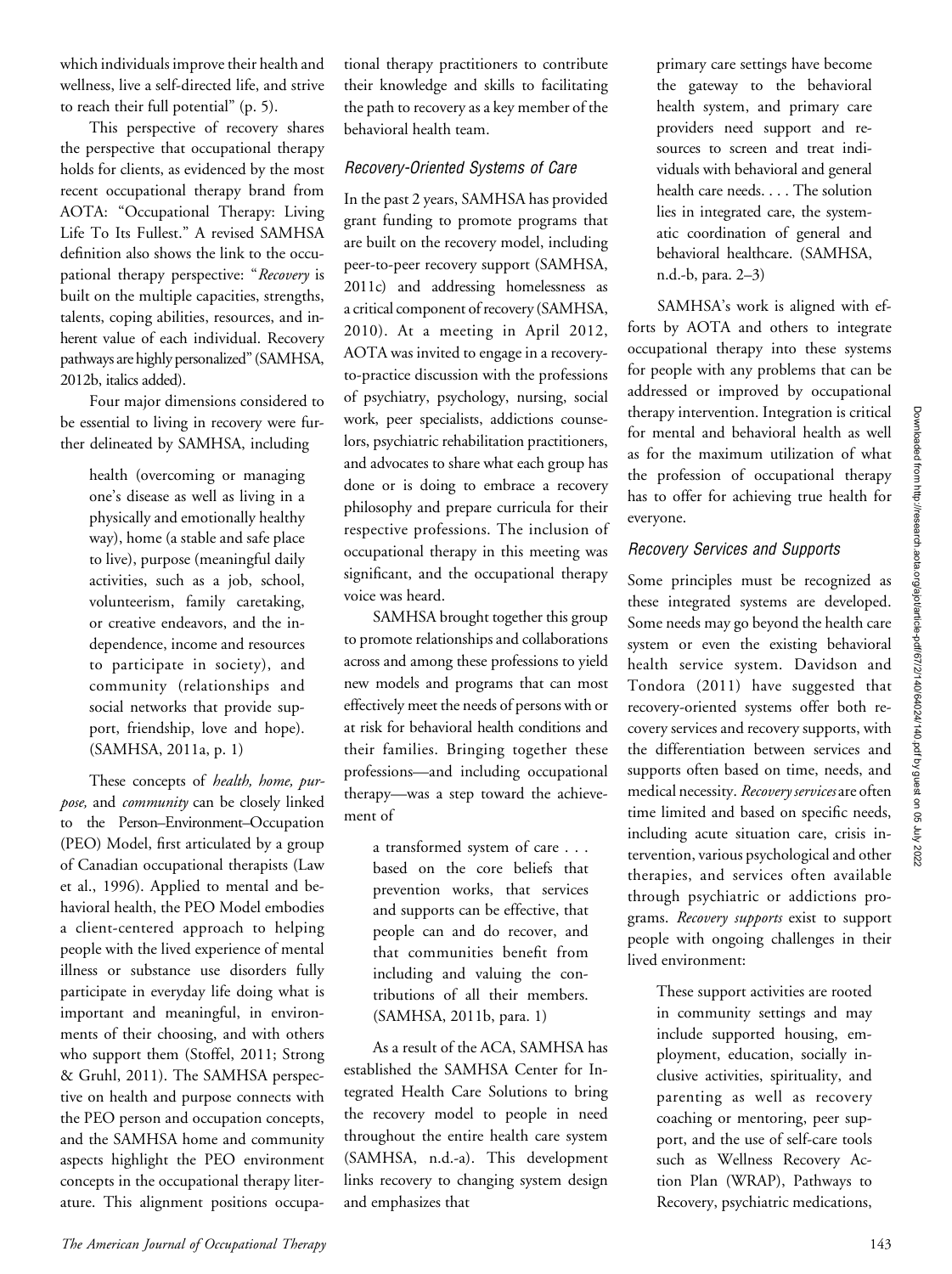and psychiatric advance directives. (Davidson & Tondora, 2011, para. 6)

Davidson (2012) framed such supports as building strengths and "recovery capital—the sum of social, emotional, informational, instrumental, and 'affiliational' support a person can use to initiate and sustain recovery" (para. 2, italics added)—and posited that those with stronger recovery capital (who have a safe place to live; meaningful work; and strong support from family, friends, and peers) are more likely to be able to live a full life in the community and pursue recovery supports and services as needed. Those with low recovery capital (who are homeless, unemployed, and isolated from family and friends) are likely to be challenged in pursuing recovery, needing recovery services (treatment aimed at decreasing distress) and supports (increasing recovery capital) to place them on a path toward success (Davidson, 2012). Under the ACA, these services and supports fit the overall intent of getting and keeping people with complex chronic conditions as healthy as possible. Occupational therapy practitioners, whether currently employed in settings that provide recovery services and supports or in other settings, can be a bridge to link all of these services together. It is an opportunity the profession must seize.

### Strengthening the Links Between Peer Specialists and Occupational Therapy Practitioners

Another aspect of building a recoverysensitive environment is the support for peer specialists' involvement. Two organizations are at the forefront in helping to formally prepare and recognize the contributions of peer specialists: the National Association of Peer Specialists (NAPS; see www.naops.org) and the Faces and Voices of Recovery. NAPS provides the following definition of peer specialists:

> In general, a *peer specialist* is an individual who has made a personal commitment to his or her own recovery, has maintained that recovery over a period of time, has

taken special training to work with others, and is willing to share what he or she has learned about recovery in an inspirational way. In many states, there is an official certification process (training and test) to become a qualified peer specialist. Not all states certify peers, but most organizations require peer specialists to complete training that is specific to the expected responsibilities of the job (or volunteer work). Often, a peer specialist has extra incentive to stay well because he or she is a role model for others. (NAPS, n.d., para. 2, italics added)

The mission of NAPS is to promote the use of peer specialists throughout the mental health system of care, create a community of peer specialists, and offer high-quality curricula for training peer specialists.

Faces and Voices of Recovery (see www.facesandvoicesofrecovery.org) seeks to influence private and public policies to support addiction recovery and is establishing a system to accredit organizations and programs (as opposed to individual practitioner credentialing) using peer support models of addictions recovery.

Peer support specialists trained in mental health and addictions are increasingly being recognized in recoveryoriented systems of care. Peer specialists offer day-to-day support for persons coping with the challenging aspects of their mental illness or substance use disorder while pursuing recovery. Occupational therapy practitioners have the expertise to join with peer specialists to offer consultation and, where needed, supervision, when day-to-day challenges are outside the peer specialist's knowledge and expertise, thereby bridging recovery services and recovery supports.

Occupational therapy practitioners who work in behavioral health treatment programs as well as in the community can offer recovery services and supports in collaboration with peer specialists. Such an integration of clinical and community care—multiple practitioners addressing the complex issues of daily living and

recovery—is essential with the challenges present in the lived experience of mental illness and addictions. Models for such partnerships need to be pursued and researched to ensure that improved quality, lower costs, and better outcomes are achieved when considering peer services (Edmondson, 2012).

#### Conclusion

Occupational therapy practitioners have much to offer recovery-oriented systems of care given their expertise in helping people live meaningful lives and pursue healthy daily routines. The profession must recognize these ongoing changes as a true call to action and a tremendous opportunity to promote occupational therapy's critical role in meeting mental health needs. Occupational therapy must collaborate closely with behavioral health professions, advocacy groups, and the community to ensure that quality essential services include the expertise of occupational therapy practitioners. Providing recovery services and supports in all appropriate settings under the ACA is a significant change in policy and perspective that offers the profession an open door to restore our contributions to this important population. We must walk boldly forward to achieve this goal.  $\triangle$ 

#### Acknowledgments

The author acknowledges Christina A. Metzler for her contributions to this article. For comments or for more information about the Health Policy Perspectives column, email hcr@aota.org.

#### References

- American Occupational Therapy Association. (2008). Occupational therapy practice framework: Domain and process (2nd ed.). American Journal of Occupational Therapy, 62, 625–683. http://dx.doi.org/ 10.5014/ajot.62.5.625
- Barry, C. L., & Huskamp, H. A. (2011). Moving beyond parity—Mental health and addiction care under the ACA. New England Journal of Medicine, 356, 973–975. http:// dx.doi.org/10.1056/NEJMp1108649
- Berwick, D. M., Nolan, T. W., & Whittington, J. (2008). The triple aim: Care, health, and